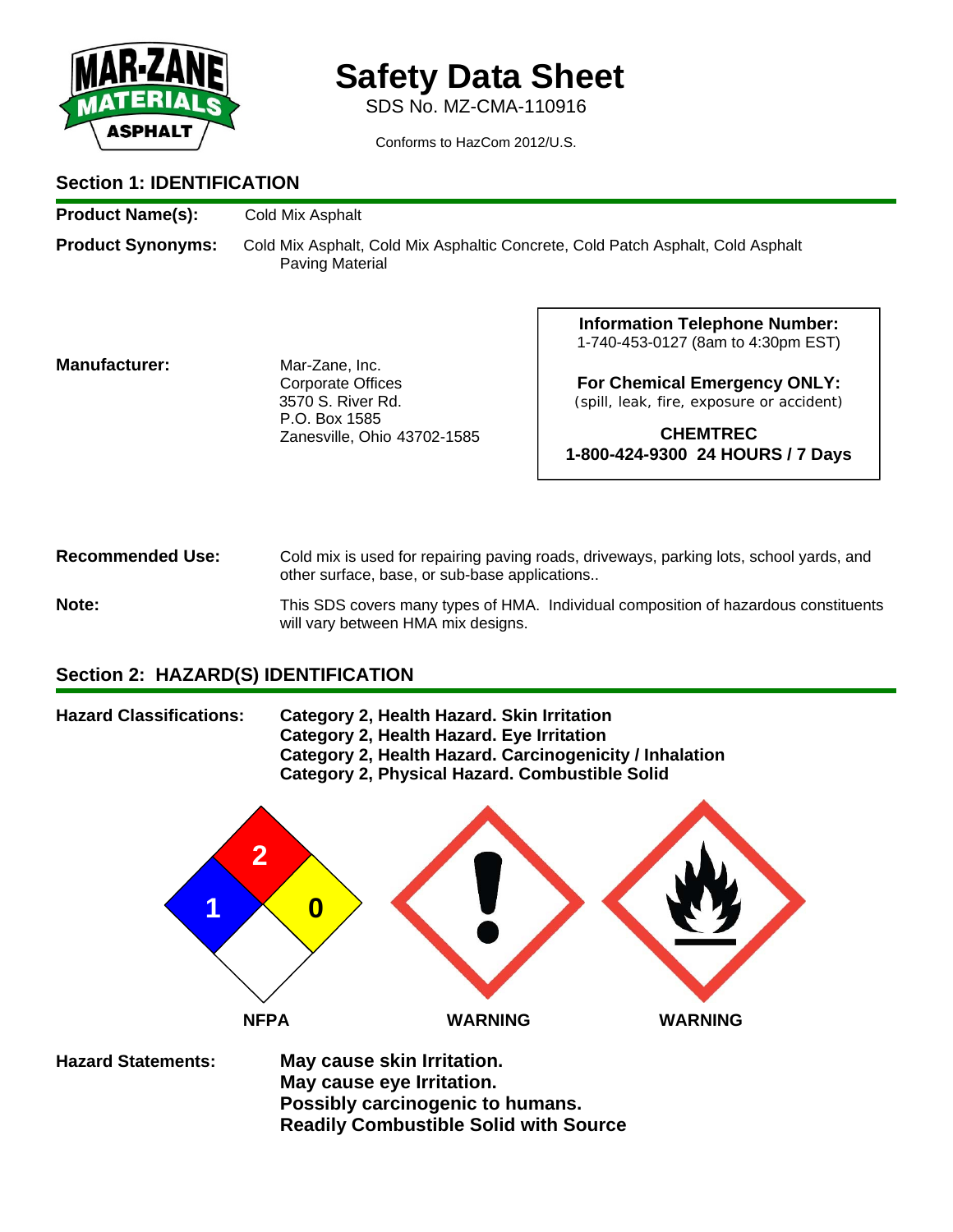#### **Precautionary Statements:**

 **Eye Contact:** Cutting, crushing, or grinding hardened asphalt will release dust. Airborne dust may cause immediate or delayed irritation or inflammation. Eye contact with cold mix can cause moderate eye irritation, redness, and itching. Eye exposures require immediate first aid to prevent damage to the eye.

**Skin Contact:** Repeated or prolonged contact to cold mix may cause dry skin, discomfort, irritation, and dermatitis. If heated, direct contact with cold mix will cause severe thermal burns

**Inhalation (acute):** Cutting, crushing, or grinding hardened asphalt will release dust. Breathing dust may cause nose, throat, or lung irritation, including choking, depending on the degree of exposure. If heated, cold mix produces irritating fumes or vapors such as smoke, carbon dioxide, carbon monoxide, unburned hydrocarbons. Hydrogen sulfide and other sulfur-containing gases can evolve from this product at elevated temperatures. Exposure to fumes or vapors may cause irritation of the nose and throat, and symptoms such as headache, dizziness, loss of coordination, and drowsiness.

 **Inhalation (chronic):** Risk of injury depends on duration and level of exposure.

 Silicosis: This product contains trace amounts of crystalline silica. Under normal use and application, cold mix does not release crystalline silica. However; cutting, crushing, or grinding hardened asphalt or other crystalline silica-bearing materials will release respirable crystalline silica. Prolonged or repeated inhalation of respirable crystalline silica from this product can cause silicosis, a serious disabling and fatal lung disease.

 Carcinogenicity: Cold mix is not listed as a carcinogen by IARC or NTP; however, cold mix contains trace amounts of crystalline silica that is classified by IARC and NTP as a known human carcinogen.

**Ingestion:** Do not chew or ingest cold mix. Ingestion may result in nausea, vomiting, diarrhea, and restlessness. Chewing asphalt has caused gastrointestinal effects. Stomach obstructions have been reported in individuals who have chewed and swallowed asphalt.

 **Readily Combustible Solid**: Can be easily ignited by brief contact with an ignition source. **NO SMOKING or OPEN FLAME.** 

# **Section 3: COMPOSITION / INFORMATION ON INGREDIENTS**

| Component                               | Percent (% wt) | <b>CAS Number</b> | <b>ACGIH Exposure</b> | <b>OSHA PEL</b>      |
|-----------------------------------------|----------------|-------------------|-----------------------|----------------------|
| Aggregates<br>(gravel and/or limestone) | 95-96          | various           | ΝA                    | <b>NA</b>            |
| <b>CML Liquid Blend Cement</b>          | 5-6            | mixture           | 100 mg/m $3$          | ΝA                   |
| Crystalline Silica (as Quartz)          | varies         | 14808-60-7        | 0.1 mg/m <sup>3</sup> | 30 mg/m <sup>3</sup> |

**Note:** Cold Mix is a mixture of gravel and/or limestone aggregates, and a liquid asphalt cement emulsion. It may also contain small amounts of asphalt modifiers (e.g. anti-stripping agents, hydrated lime), RAP, fly ash, slag aggregates, fibers (synthetic of organic), color pigment and other recycled materials (e.g. ceramics, plastics, glass, etc.).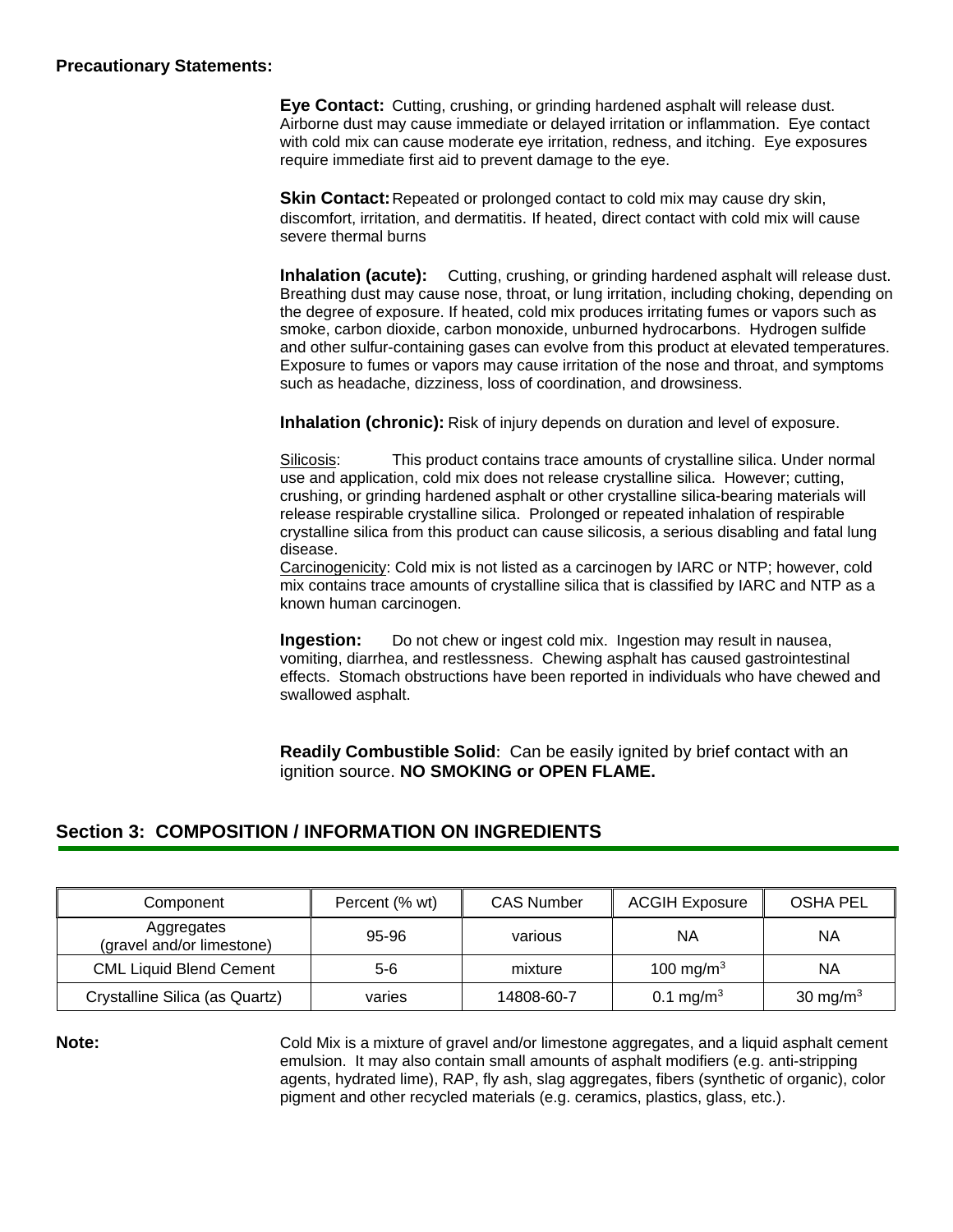| <b>Eye Contact:</b>  | For contact with cold mix material, flush eyes with large amounts of water for at least 15<br>minutes. Seek medical attention. For contact with airborne dust, rinse eyes thoroughly<br>with water for at least 15 minutes, including under the lids, to remove all particles. Check<br>for and remove any contact lenses. Seek medical attention for abrasions.                                                                                                                                                             |
|----------------------|------------------------------------------------------------------------------------------------------------------------------------------------------------------------------------------------------------------------------------------------------------------------------------------------------------------------------------------------------------------------------------------------------------------------------------------------------------------------------------------------------------------------------|
| <b>Skin Contact:</b> | Wash with cool water and a pH neutral soap or a mild skin detergent. Do not use solvents<br>or thinners to remove material from skin. Seek medical attention for burns, rash,<br>irritation, and dermatitis. For contact with hot material, immerse or flush skin with cold<br>water for at least 15 minutes. Call a physician. Do not attempt to remove solidified<br>material, since removal may cause further tissue injury. Remove contaminated clothing<br>and shoes. Thoroughly clean clothing and shoes before reuse. |
| Inhalation:          | Move person to fresh air. If breathing is difficult, administer oxygen. If not breathing or if<br>no heartbeat, give artificial respiration or cardiopulmonary resuscitation (CPR).<br>Immediately call a physician. Seek medical attention for discomfort or if coughing or other<br>symptoms do not subside                                                                                                                                                                                                                |
| Ingestion:           | Do not induce vomiting. Seek medical attention and/or contact poison control center<br>immediately.                                                                                                                                                                                                                                                                                                                                                                                                                          |

### **Section 5: FIREFIGHTING MEASURES**

| <b>Specific Hazards:</b>       | This product is a combustible solid per the OSHA Hazard Communication Standard,                                                                                                                                                                                                                                   |
|--------------------------------|-------------------------------------------------------------------------------------------------------------------------------------------------------------------------------------------------------------------------------------------------------------------------------------------------------------------|
| <b>Extinguishing Agent:</b>    | For small fires, Class B fire extinguishing media such as $CO2$ , dry chemical, foam<br>(AFFT/ATC) can be used. For larger fires, water spray, fog or foam (AFFT/ATC) can be<br>used. Fire fighting should be attempted only by those who are adequately trained and<br>equipped with proper protective equipment |
| <b>Firefighting Equipment:</b> | A SCBA is recommended to limit exposure to combustion products when fighting any fire.                                                                                                                                                                                                                            |
| <b>Combustion Products:</b>    | Toxic gases produced in a fire include by not limited to $CO$ , $CO2$ , and $H2S$ .                                                                                                                                                                                                                               |

# **Section 6: ACCIDENTAL RELEASE MEASURES**

| General:                      | Use a shovel to scrape up material and place material into suitable containers for<br>recovery or disposal. Do not wash cold mix down sewage and drainage systems or into<br>bodies of water (e.g. streams). Wear appropriate protective equipment as described in<br>Section 8. |
|-------------------------------|----------------------------------------------------------------------------------------------------------------------------------------------------------------------------------------------------------------------------------------------------------------------------------|
| <b>Waste Disposal Method:</b> | Dispose of HMA according to Federal, State, Provincial, and Local regulations.                                                                                                                                                                                                   |

# **Section 7: HANDLING AND STORAGE**

| General: | Cold mix asphalt is heavy and poses risks such as sprains and strains to the back, arms,<br>shoulders, and legs during lifting and mixing. Handle with care and use appropriate<br>control measures. Avoid contact with skin, eyes, and clothing. Maintain employee<br>exposure levels below established regulatory limits. If heated, do not allow hot material<br>to contact skin. Use all appropriate Personal Protective Equipment (PPE) described in<br>Section |
|----------|----------------------------------------------------------------------------------------------------------------------------------------------------------------------------------------------------------------------------------------------------------------------------------------------------------------------------------------------------------------------------------------------------------------------------------------------------------------------|
| Usage:   | Cutting, crushing, or grinding hardened asphalt or other crystalline silica bearing<br>materials will release respirable crystalline silica. Use all appropriate measures of dust<br>control or suppression, and Personal Protective Equipment (PPE) described in Section 8.                                                                                                                                                                                         |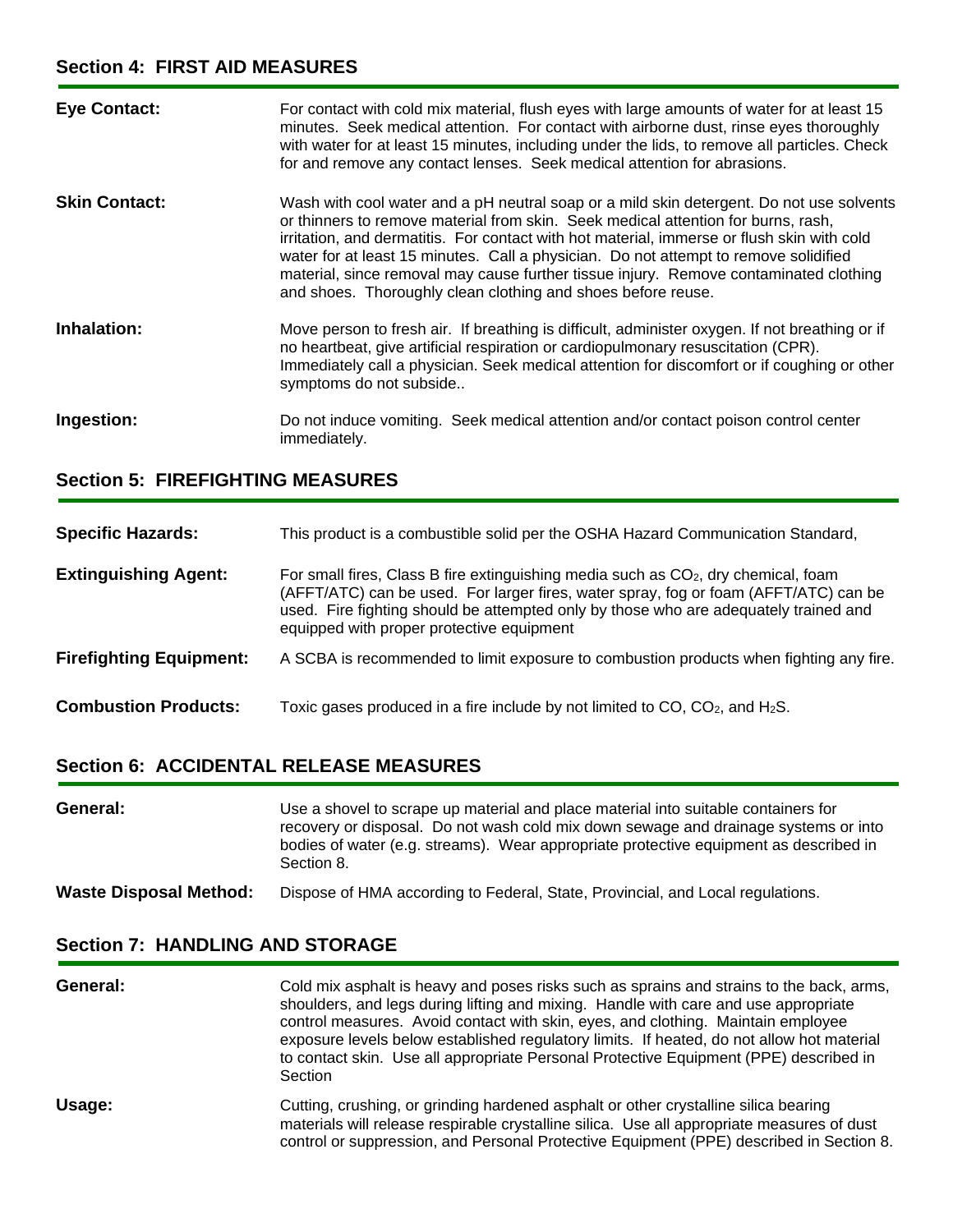# **Section 7: HANDLING AND STORAGE (continued)**

**Storage:** Store in appropriately labeled, closed containers, at cool, well ventilated areas. Do not expose open flames, strong oxidizers or other source of ignition.

**Clothing:** Remove and launder clothing that is soiled with asphalt. Thoroughly wash hands and exposed skin after exposure to cold mix.

# **Section 8: EXPOSURE CONTROLS AND PERSONAL PROTECTION**

| Component                                   | <b>OSHA PEL</b>                                   | ACGIH-TLV-TWA               | <b>NIOSH REL</b>                                  |
|---------------------------------------------|---------------------------------------------------|-----------------------------|---------------------------------------------------|
| Limestone Aggregates<br>(Calcium Carbonate) | 15 mg/m <sup>3</sup> (T); 5 mg/m <sup>3</sup> (R) | n/a                         | 10 mg/m <sup>3</sup> (T); 5 mg/m <sup>3</sup> (R) |
| Gravel Aggregates                           | n/a                                               | n/a                         | n/a                                               |
| <b>CML Liquid Blend Cement</b>              | n/a                                               | 100 mg/m $3$                | n/a                                               |
| <b>Crystalline Silica</b>                   | mg/m <sup>3</sup>                                 | 0.025 mg/m <sup>3</sup> (R) | $0.05 \text{ mg/m}^3$ (R)                         |

(T) Total Dust

.

(R) Respirable Fraction

(I) Inhalable Fraction

**Engineering Controls:** Under normal conditions, engineering controls are not required. Use local exhaust or general dilution ventilation when using at elevated temperatures or during activities that generate dust or fumes, to maintain levels below exposure limits.

#### **Personal Protective Equipment (PPE):**

| <b>Respiratory Protection:</b> | Under ordinary conditions no respiratory protection is required. Wear a NIOSH approved<br>respirator that is properly fitted and is in good condition when exposed to dust or fumes<br>above exposure limits. |
|--------------------------------|---------------------------------------------------------------------------------------------------------------------------------------------------------------------------------------------------------------|
| Eye Protection:                | Wear ANSI approved glasses, safety goggles, or face shield when handling HMA to<br>prevent contact with eyes.                                                                                                 |
| <b>Skin Protection:</b>        | Wear leather or cloth work gloves to prevent skin contact and insulated gloves when<br>handling hot material. Thoroughly wash hands and exposed skin after exposure to HMA.                                   |

# **Section 9: PHYSICAL AND CHEMICAL PROPERTIES**

| <b>Physical State:</b>   | Granular Solid.              |
|--------------------------|------------------------------|
| Appearance:              | Black-Dark Brown Solid Color |
| Odor:                    | Slight Petroleum / Tar Odor  |
| <b>Vapor Pressure:</b>   | No Data Available            |
| <b>Vapor Density:</b>    | No Data Available            |
| <b>Specific Gravity:</b> | $2.0 - 2.5$                  |
| <b>Evaporation Rate:</b> | No Data Available            |
| pH (In Water):           | No Data Available            |
| <b>Melting Point:</b>    | No Data Available            |
| <b>Freezing Point:</b>   | No Data Available            |
| <b>Boiling Point:</b>    | No Data Available            |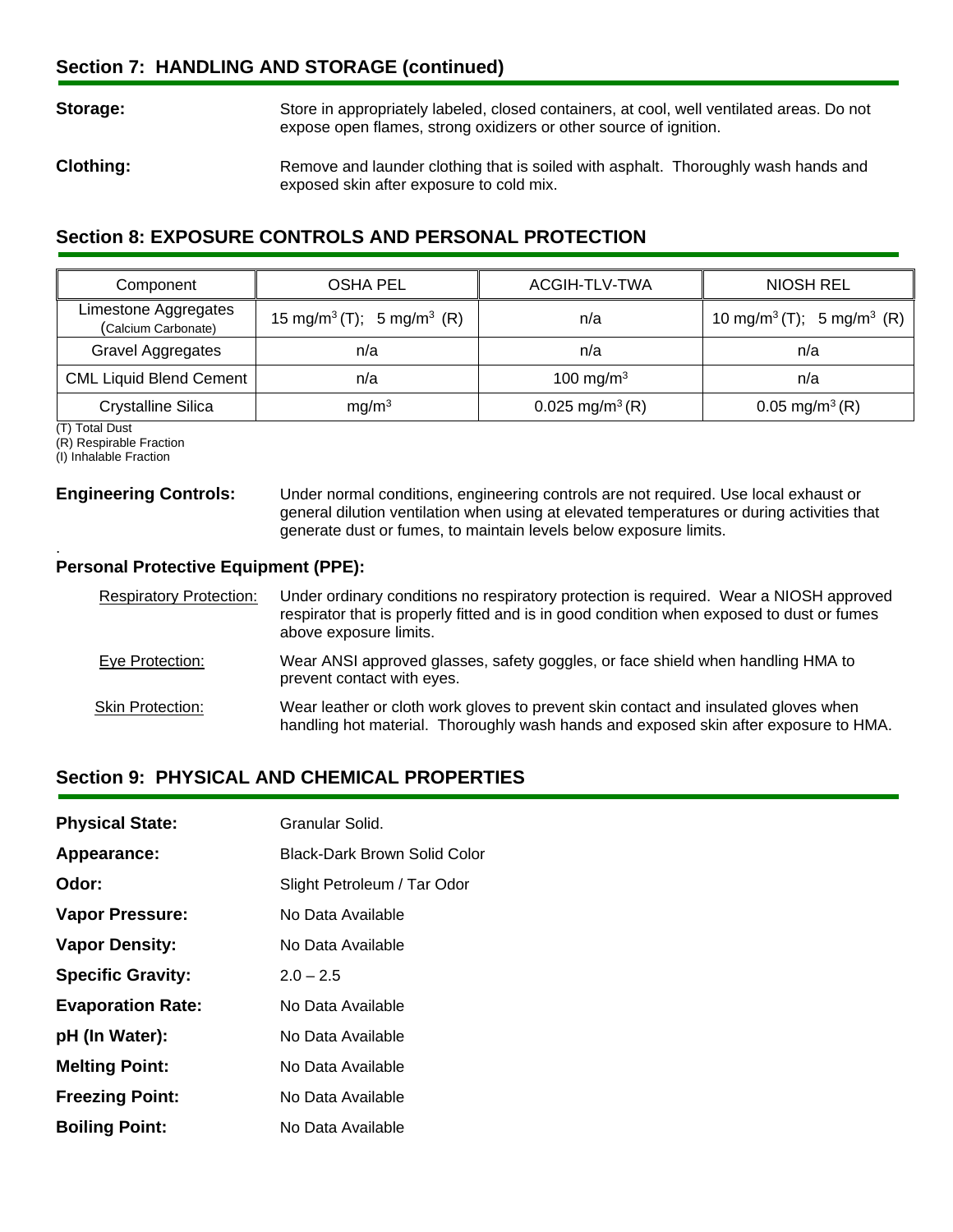| <b>Flash Point:</b>                                                 | 236.7° F (113.7° C) |  |
|---------------------------------------------------------------------|---------------------|--|
| <b>Auto-Ignition Temp.</b>                                          | No Data Available   |  |
| Flammablilty (solid, gas)                                           | No Data Available   |  |
| <b>Flammable Lower Limit:</b>                                       | No Data Available   |  |
| <b>Flammable Upper Limit:</b>                                       | No Data Available   |  |
| <b>Viscosity:</b>                                                   | No Data Available   |  |
| <b>Solubility in Water:</b>                                         | Insoluble           |  |
| <b>Relative Density:</b>                                            | No Data Available   |  |
| <b>Decomposition Temperature:</b><br>No Data Available              |                     |  |
| <b>Partition Coefficient: N-Octanol/water:</b><br>No Data Available |                     |  |

#### **Section 10: STABILITY AND REACTIVITY**

| Stability:                 | Stable                                                                                                                                                                                                          |
|----------------------------|-----------------------------------------------------------------------------------------------------------------------------------------------------------------------------------------------------------------|
| <b>Chemical Stability:</b> | Avoid contact with incompatible materials, excessive heat, sources of ignition and open<br>flames. Incompatible with strong acids or bases, and oxidizing agents such as nitrates,<br>chlorates, and peroxides. |
| Other:                     | <b>Hazardous Decomposition:</b> When heated, may produce hydrogen sulfide and<br>various hydrocarbons.                                                                                                          |

### **Sections 11: TOXICOLOGICAL INFORMATION**

| <b>Primary Routes of Exposure:</b> | Inhalation: | Dermal: | Oral: |
|------------------------------------|-------------|---------|-------|
|                                    | Yes         | No      | Yes   |

#### **Summary of health effect data on Asphalt Cement Component:**

 WHO/International Agency for Research on Cancer in the basis of an earlier meta-analysis, the IARC multi-center study and several more recent independent studies, the Working Group concluded that there was inadequate evidence in humans for the carcinogenicity of occupational exposures during road paving with straight-run bitumens. Also, there was inadequate evidence in experimental animals for the carcinogenicity of extracts and of fume condensates of this type of bitumens. However, studies of workers exposed to bitumen emissions during paving with straight-run bitumens showed mutagenic and genotoxic/cytogenetic effects in these workers. Similar effects were also observed in experimental systems under controlled conditions. This strong mechanistic evidence led to the classification of occupational exposures to straight-run bitumens and their emissions during road paving as "possibly carcinogenic to humans" (Group 2B).

 Some epidemiologic studies conducted on workers exposed to asphalt fume have shown no increased incidence of cancer while other older studies have reported a slightly increased incidence of lung, other respiratory tract or gastrointestinal cancers. In those studies in which elevated cancer incidences were reported, concurrent or previous exposure to coal-tar products have been documented. therefore, it cannot be concluded that cancer incidence is related to exposure to petroleum asphalt fume.

 Although early studies have some technical shortcomings, long term inhalation exposures to asphalt aerosols or fumes did not produce evidence of carcinogenicity even though chronic inflammatory changes similar to those produced by nonspecific respiratory irritants were observed. Inhalation of 150 mg/m3 asphalt fume (particulate + vapor) 6 hours/day, 5 days/week for 13 weeks, did not produce toxicity except for reduced body weight and irritation in nasal passages in exposed rats.

 Solvent dilutions of different types of asphalts have been tested in chronic skin painting studies. Some of the studies have reported a low incidence of skin tumors. The use of diluents may enhance bioavailability or metabolic activation of chemicals in the mixture in a fashion not representative of occupational exposure. Skin painting studies in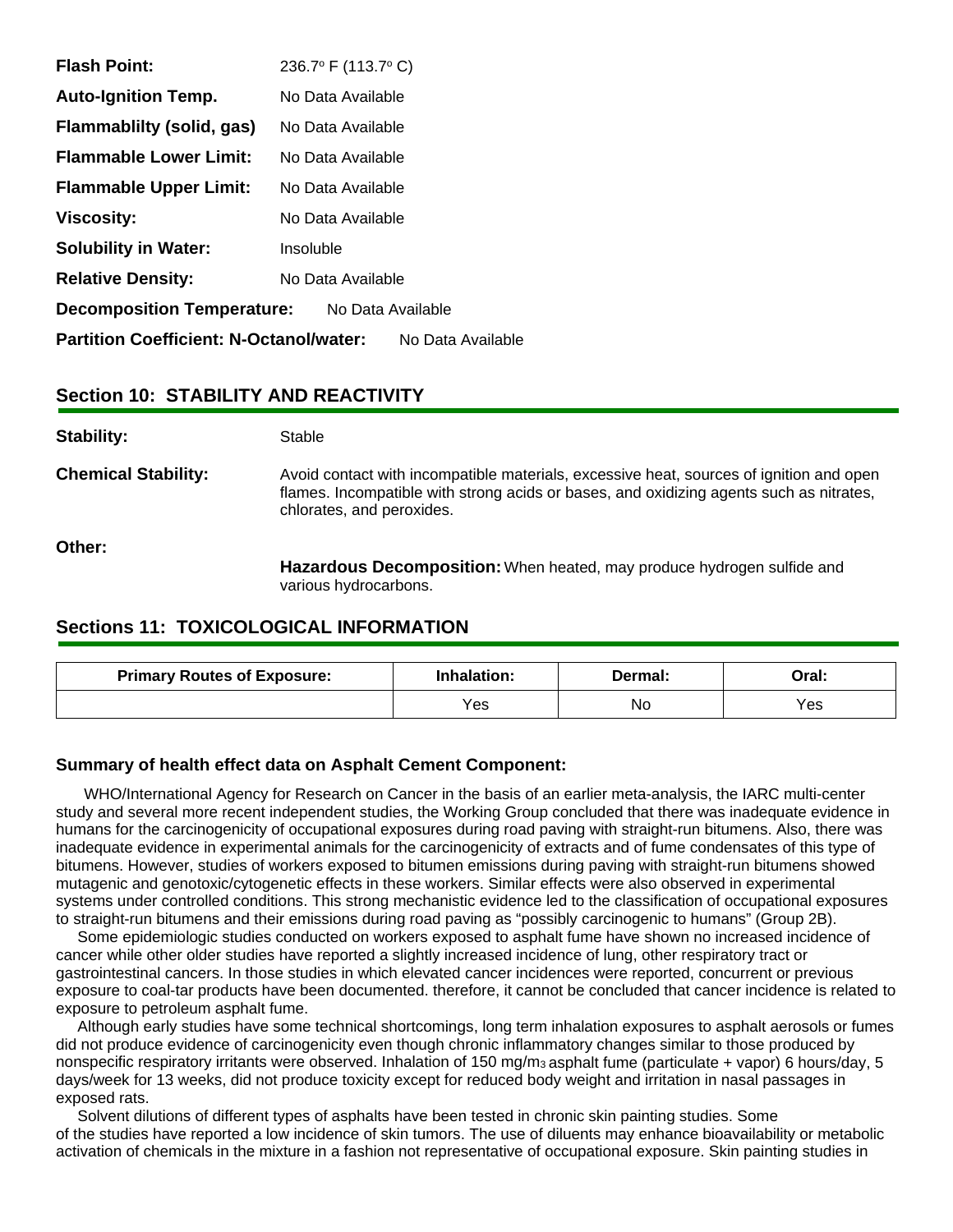mice have been conducted using condensates from fumes generated at temperatures >450 F diluted in solvent. Asphalt fume condensate preparations have produced skin tumors. Experimental conditions (temperature and dose) were grossly exaggerated over that likely to occur in humans.

 Extracts of whole asphalts tested in a modified Ames assay gave negative or slightly positive findings (mutagenicity index <1.5). Asphalt fume samples collected under actual field conditions did not show any significant mutagenic activity.

This product can produce a toxicologically significant concentration of hydrogen sulfide (H<sub>2</sub>S) when enclosed in a confined space. Hydrogen sulfide gas (H<sub>2</sub>S) is toxic by inhalation. Prolonged breathing of 50-100 ppm H<sub>2</sub>S vapors can produce eye and respiratory tract irritation.

 Higher concentrations (250-600 ppm) for 15-30 minutes can produce headache, dizziness, nervousness, nausea and pulmonary edema or bronchial pneumonia. Concentrations of >1000 ppm will cause immediate unconsciousness and death through respiratory paralysis. Rats and mice exposed to 80 ppm  $H_2S$ , 6 hrs/day, 5 days/week for 10 weeks, did not produce any toxicity except for irritation of nasal passages. H2S did not affect reproduction and development (birth defects or neurotoxicity) in rats exposed to concentrations of 75-80 ppm or 150 ppm H2S, respectively. Over the years a number of acute cases of H2S poisonings have been reported. Complete and rapid recovery is the general rule.

 However, if the exposure was sufficiently intense and sustained causing cerebral hypoxia (lack of oxygen to the brain), neurologic effects such as amnesia, intention tremors or brain damage are possible.

#### **Summary of health effect data on distillate fuel components:**

 This product may contain >0.1% naphthalene. Exposure to naphthalene at 30 ppm for two years caused lung tumors in female mice. Male mice with the same exposure did not develop tumors. Exposure to 10-60 ppm naphthalene for 2 years caused tumors in the tissue lining of the nose and respiratory tract in male and female rats. Oral administration of 133- 267 mg/kg/day of naphthalene in mice for up to 90 days did not produce mortality, systemic toxicity, adversely affect organ or body weight or produce changes in blood. Repeated oral administration of naphthalene produced an anemia in dogs. Repeated intraperitoneal doses of naphthalene produced lung damage in mice. Repeated high doses of naphthalene has caused the formation of cataracts and retinotoxicity in the eyes of rats and rabbits due to accumulation of 1,2-naphthoquinone, a toxic metabolite. Effects in human eyes is uncertain and not well documented. Pregnant rats administered intraperitoneal doses of naphthalene during gestation gave birth to offspring that had delayed heart and bone development. Pregnant mice given near lethal doses of naphthalene showed no significant maternal toxicity and a reduction in the number of pups per litter, but no gross abnormalities in offspring. Suppressed spermatogenesis and progeny development have been reported in mice, rats and guinea pigs after exposure to high concentrations of naphthalene in their drinking water. Certain groups or individuals, i.e., infants, Semites, Arabs, Asians and Blacks, with a certain blood enzyme deficiency (glucose-6-phosphate dehydrogenase) are particularly susceptible to hemolytic agents and can rapidly develop hemolytic anemia and systemic poisoning from ingestion or inhalation of naphthalene.

# **Section 12: ECOLOGICAL INFORMATION**

#### **Ecotoxicity Effects:**

If spilled, cold mix may release the oil components of the mixture and could harm plant and aquatic life in low concentrations. This product does not concentrate or accumulate in the food chain. If released to soil and water, this product is expected to biodegrade under both aerobic and anaerobic conditions.

### **Section 13: DISPOSAL CONSIDERATIONS**

Dispose of waste and containers according to Federal, State, Provincial, and Local regulations.

### **Section 14: TRANSPORT INFORMATION**

This product is not classified as a Hazardous Material under U.S. DOT or Canadian TDG regulations.

### **Section 15: REGULATORY INFORMATION**

**Federal Regulatory Information:** 

**US TSCA Chemical Inventory Section 8(b):** This product and/or its components are listed on the TSCA Chemical Inventory.

#### **OSHA / MSHA Hazard Communication Standard:**

 This product has been evaluated and determined to be hazardous as defined in OSHA's Hazard Communication Standard.